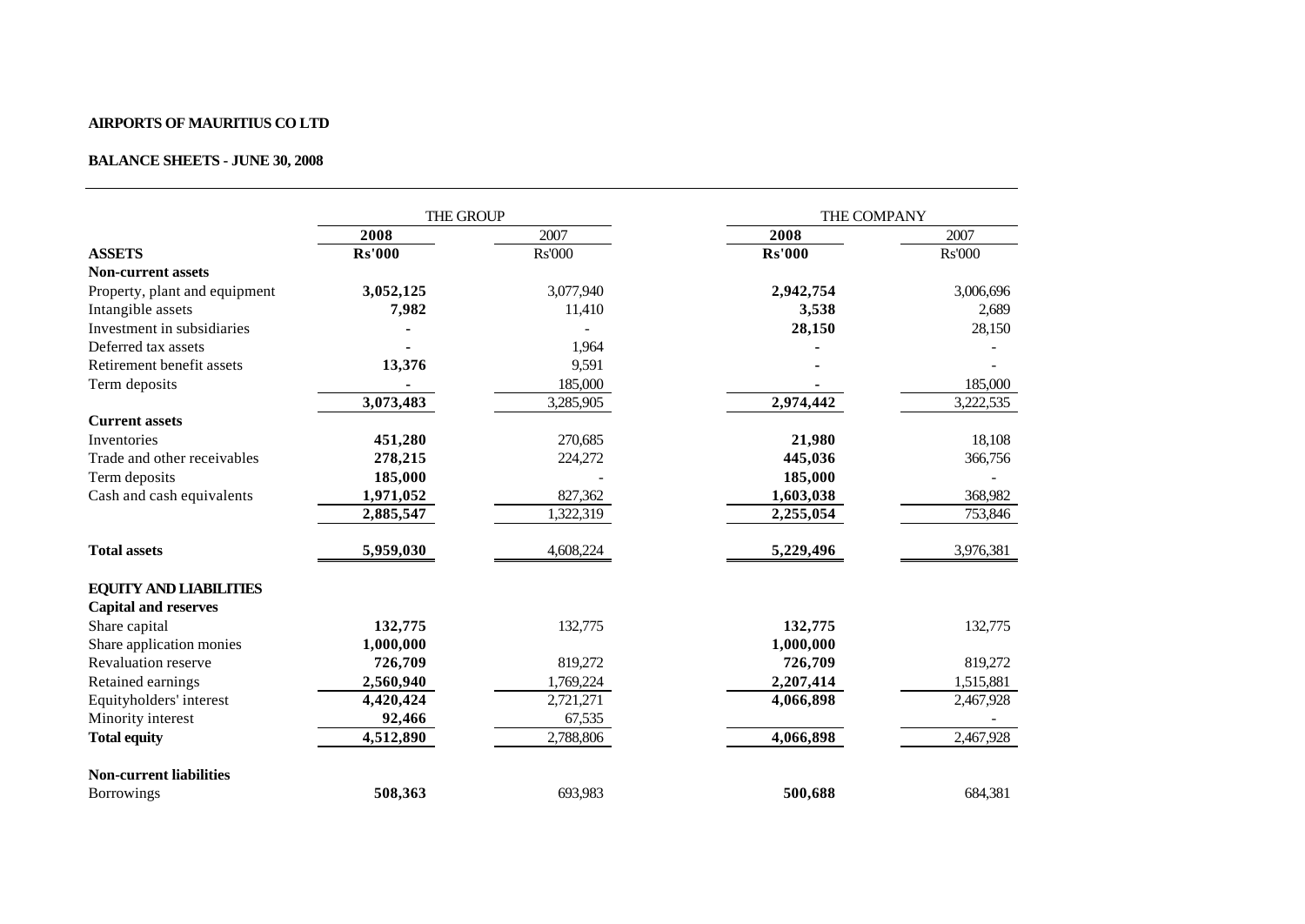| Deferred tax liabilities               | 147,049   | 153,161   | 146,648   | 150,820   |
|----------------------------------------|-----------|-----------|-----------|-----------|
| Retirement benefit obligations         | 78,686    | 77,313    | 78,686    | 77,313    |
|                                        | 734,098   | 924,457   | 726,022   | 912,514   |
| <b>Current liabilities</b>             |           |           |           |           |
| Trade and other payables               | 362,116   | 357,102   | 160,805   | 164,473   |
| Current tax liabilities                | 127.717   | 160,968   | 74,733    | 64,674    |
| <b>Borrowings</b>                      | 209,706   | 358,440   | 188,535   | 351,789   |
| Provisions for liabilities and charges | 12,503    | 18,451    | 12,503    | 15,003    |
|                                        | 712,042   | 894,961   | 436,576   | 595,939   |
| <b>Total liabilities</b>               | 1,446,140 | 1,819,418 | 1,162,598 | 1,508,453 |
| <b>Total equity and liabilities</b>    | 5,959,030 | 4,608,224 | 5,229,496 | 3,976,381 |

The notes on pages 9 to 44 form an integral part of these financial statements. Auditors' report on pages 3 and 3(a).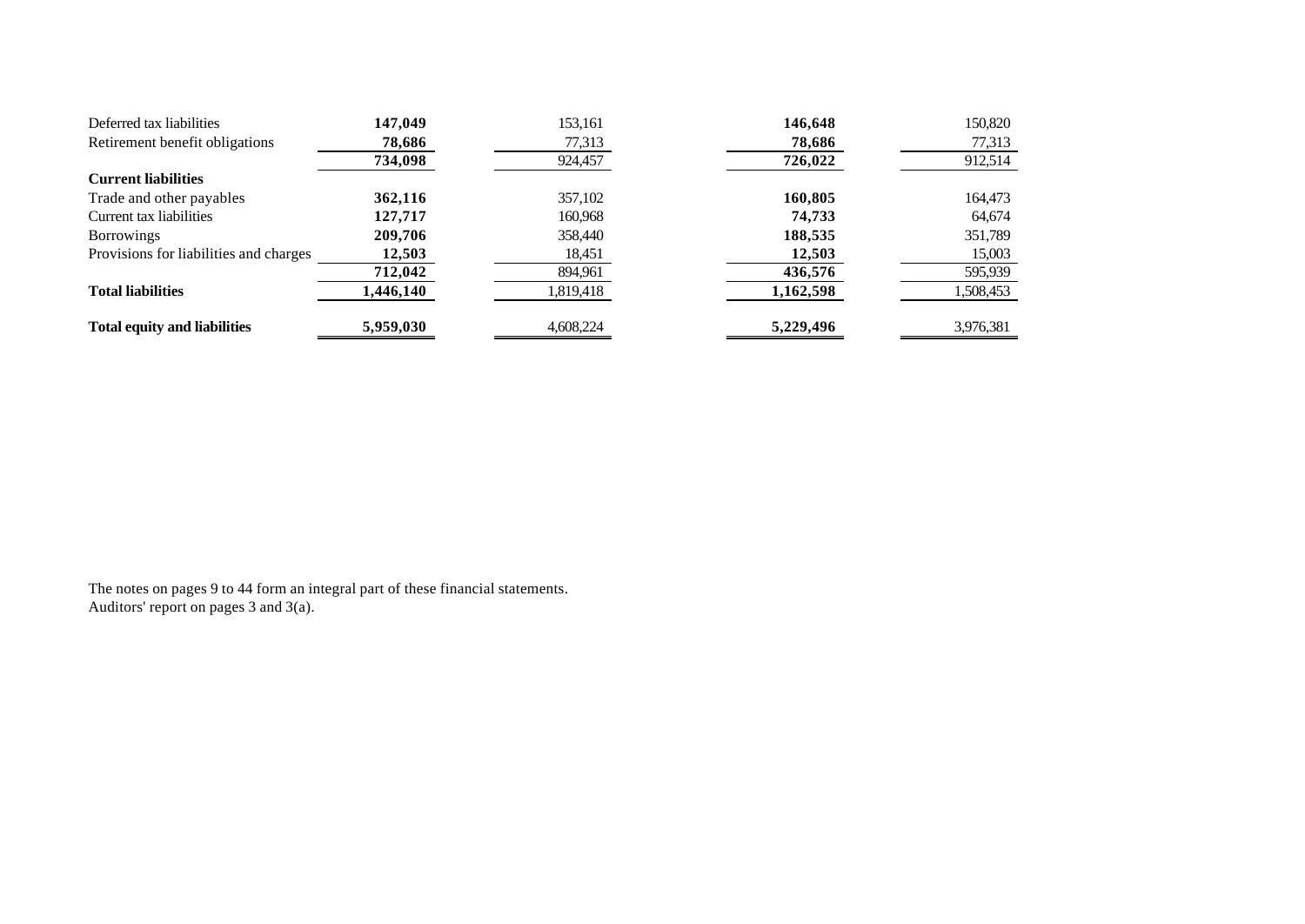|                                | THE GROUP     |               | THE COMPANY   |               |
|--------------------------------|---------------|---------------|---------------|---------------|
|                                | 2008          | 2007          | 2008          | 2007          |
|                                | <b>Rs'000</b> | <b>Rs'000</b> | <b>Rs'000</b> | <b>Rs'000</b> |
| Revenue                        | 2,570,815     | 2,313,508     | 1,096,239     | 1,002,161     |
| Cost of sales and direct costs | (1, 168, 585) | (1,017,923)   | (261, 888)    | (262, 182)    |
| Gross profit                   | 1,402,230     | 1,295,585     | 834,351       | 739,979       |
| Other income                   | 100,949       | 87,537        | 238,837       | 195,614       |
| Administrative expenses        | (302, 559)    | (265,710)     | (112,320)     | (85,909)      |
| Other expenses                 | (323, 903)    | (332, 204)    | (238, 127)    | (262, 300)    |
| Profit before finance costs    | 876,717       | 785,208       | 722,741       | 587,384       |
| Finance income/(costs)         | 20,660        | (39, 188)     | (51, 517)     | (112, 432)    |
| Profit before taxation         | 897,377       | 746,020       | 671,224       | 474,952       |
| Income tax expense             | (141, 628)    | (152, 722)    | (88,589)      | (58,217)      |
| Profit for the year            | 755,749       | 593,298       | 582,635       | 416,735       |
| Attributable to:               |               |               |               |               |
| Equity holders of the company  | 682,818       | 526,005       | 582,635       | 416,735       |
| Minority interest              | 72,931        | 67,293        |               |               |
|                                | 755,749       | 593,298       | 582,635       | 416,735       |

## **INCOME STATEMENTS - YEAR ENDED JUNE 30, 2008**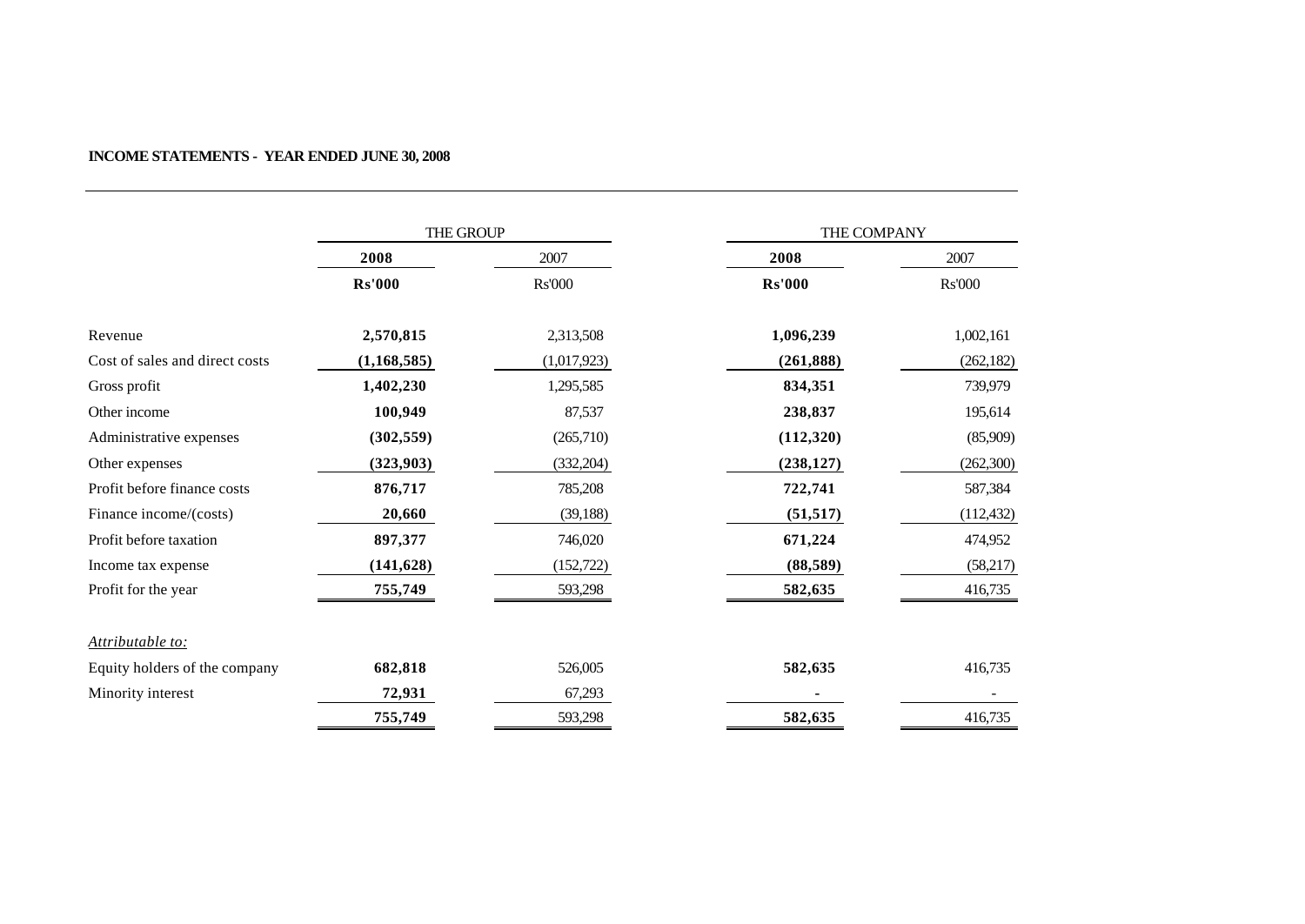## **CASH FLOW STATEMENTS - YEAR ENDED JUNE 30, 2008**

|                                             | THE GROUP     |               | THE COMPANY   |               |
|---------------------------------------------|---------------|---------------|---------------|---------------|
|                                             | 2008          | 2007          | 2008          | 2007          |
|                                             | <b>Rs'000</b> | <b>Rs'000</b> | <b>Rs'000</b> | <b>Rs'000</b> |
| <b>Cash flows from operating activities</b> |               |               |               |               |
| Cash generated from operations              | 930,149       | 1,113,417     | 698,864       | 686,347       |
| Interest received                           | 38,166        | 41,837        | 17,352        | 24,609        |
| Interest paid                               | (78, 328)     | (92, 619)     | (76, 618)     | (90, 756)     |
| Tax paid                                    | (162, 692)    | (132,757)     | (66, 367)     | (55, 357)     |
| Net cash generated from operating a         | 727,295       | 929,878       | 573,231       | 564,843       |
| <b>Cash flows from investing activities</b> |               |               |               |               |
| Purchase of property, plant and equip       | (231,372)     | (518,060)     | (175, 034)    | (494, 221)    |
| Purchase of intangible assets               | (72)          | (8,297)       |               | (130)         |
| Dividend received                           |               |               | 160,000       | 160,000       |
| Proceeds from sale of plant and equip       | 80            | 4,286         | 60            | 4,286         |
| Investment in term deposits                 |               | (185,000)     |               | (185,000)     |
| Net cash generated from/ (used in) in       | (231, 364)    | (707,071)     | (14, 974)     | (515,065)     |
| <b>Cash flows from financing activities</b> |               |               |               |               |
| Payments on long term borrowings            | (163, 346)    | (163, 582)    | (163, 346)    | (163, 582)    |
| Share application monies                    | 1,000,000     |               | 1,000,000     |               |
| Finance lease principal payments            | (2,135)       | (1,863)       |               |               |